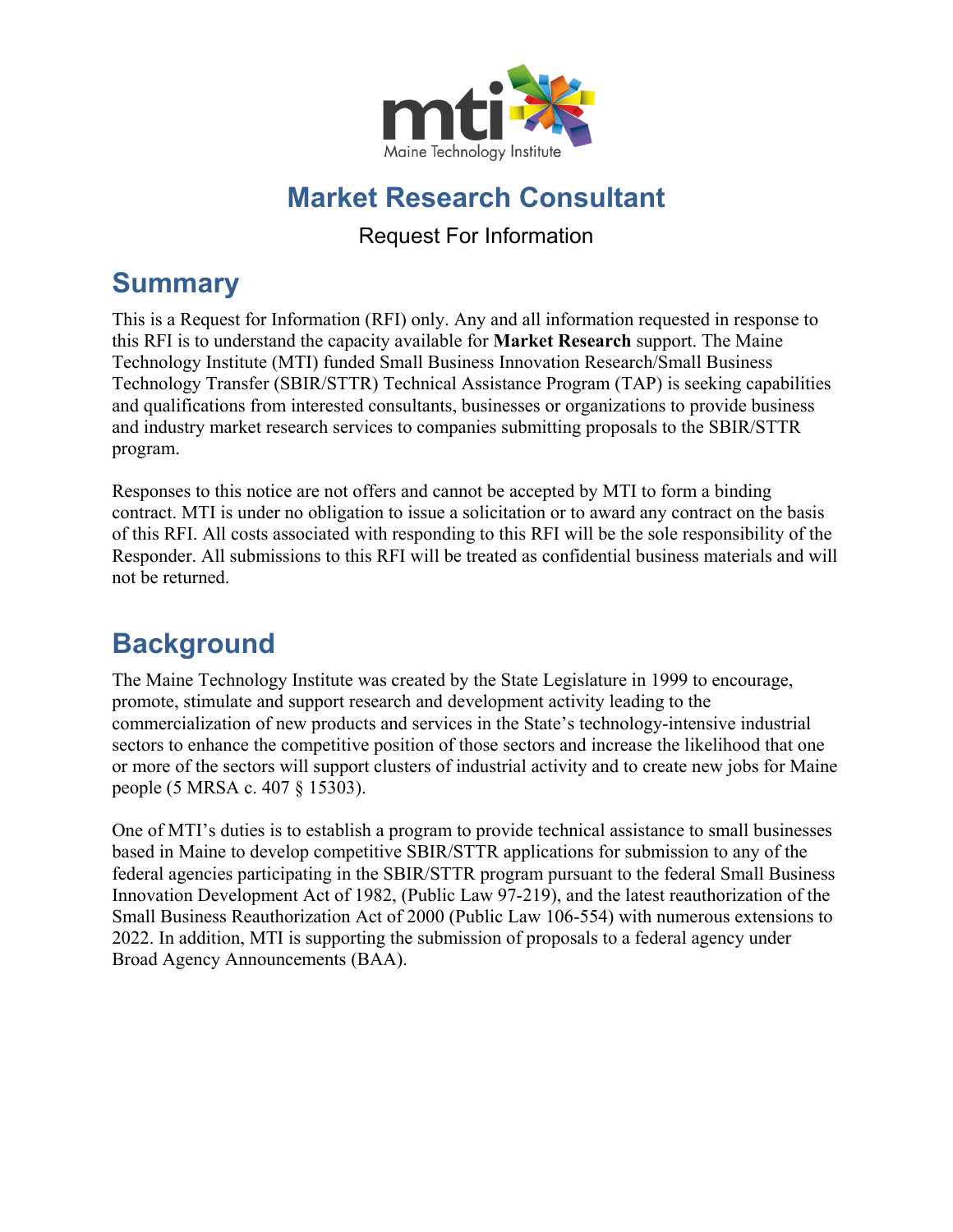## **Purpose**

This RFI is intended to inform MTI of the capabilities and capacity of consultants, businesses, or organizations to provide business and industry market research services in support of Mainebased companies seeking to submit competitive proposals to an agency under the SBIR/STTR program or BAAs. MTI is requesting responses that meet or exceed the required capabilities listed below and in the attached summary to support companies as they determine how they will commercialize their product, process or service.

This is not a full-time employment position and, to support SBIR/STTR TAP services in a timely manner, MTI will engage for this service on an ad hoc basis.

Information Requested – Maximum 7 pages excluding resumes:

- Name and address of business
- Key personnel including resumes
- Past experience and professional association memberships
- Description of the Respondent's capabilities/qualifications/skills to provide the services described herein
- Description of experience conducting the desired capabilities
- Other important information not captured here and relevant to this RFI and supports the services listed in the attached document

List experience in the following areas:

- Experience in working on SBIR proposals, if any
- Determining Total Available Market, Serviceable Available Market and Serviceable Obtainable Market
- Creating summaries of competitive products
- Aquaculture, Forestry, Biotech, Information Technology, other technology sectors supported by the SBIR/STTR program

Responses must be received by 5:00 p.m. June 27, 2022 to be considered.

Submit responses via email to: Shane Beckim, Senior Investment Officer

[sbeckim@mainetechnology.org](mailto:sbeckim@mainetechnology.org)  Maine Technology Institute Brunswick, ME 04011